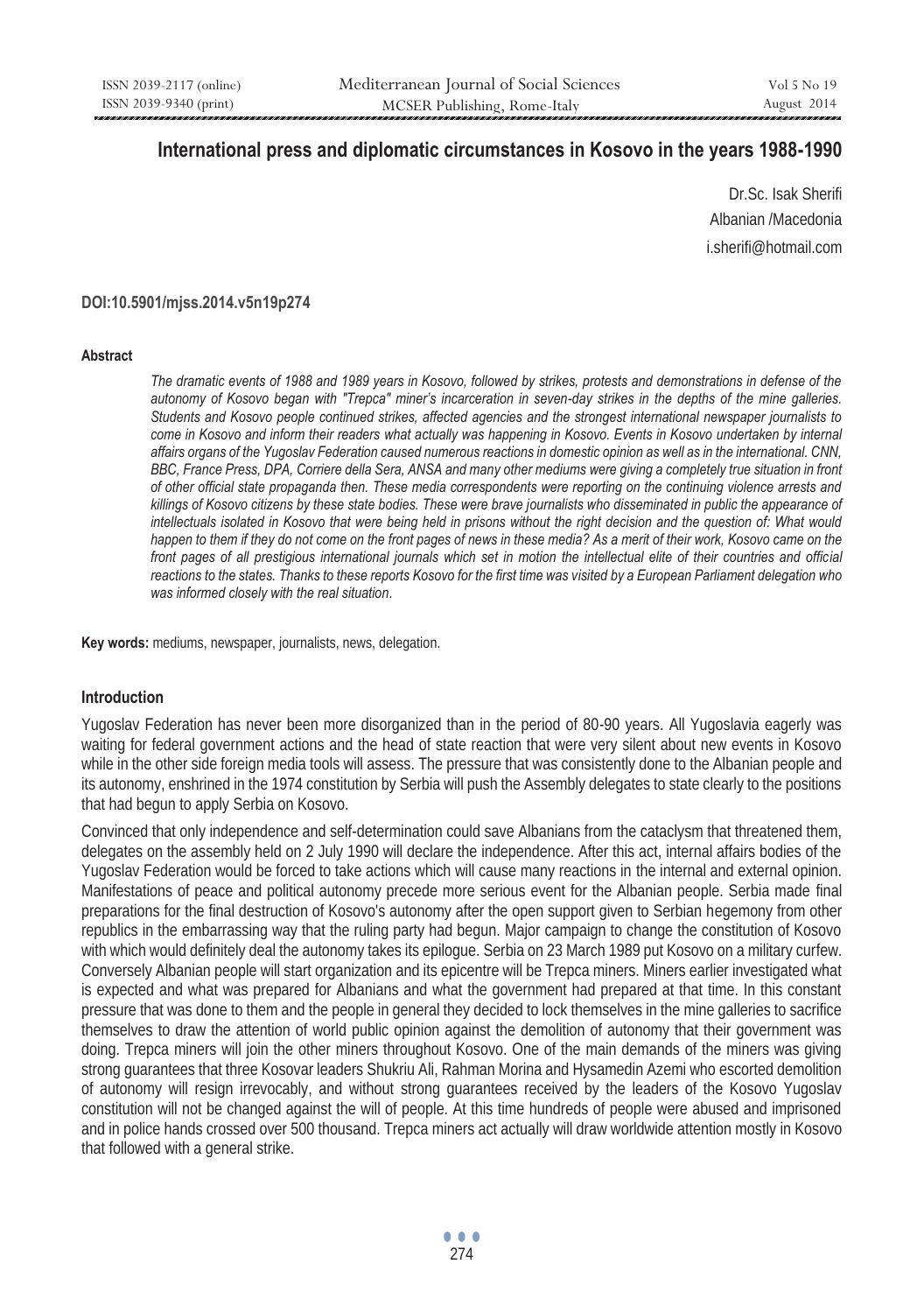#### **Political developments in Kosovo-1988-1989**

#### **Protests –Miners strikes**

Dramatically events of years 1988 and 1999 in Kosovo followed by strikes, protests and demonstrations to defend the Kosovo autonomy which starts with isolations of miners of mine "Trepca" in seven days strikes in deep mine galleries and continued strikes of students and nation of Kosovo effected that in Kosovo come journalist of agencies and the most powerful international newspapers to reflect the situation and to inform the situation much more real to their readers of what was happening in Kosovo.

Events in Kosovo undertaken by the Interior Yugoslav Federation body caused many reactions as in internal opinion also in international opinion too. CNN, BBC, France Press, DPA, Corriere della serra, ANSA and many other media were showing completely different situation in rapport with official propaganda of state. The correspondents of this media were reporting about the ongoing violence, arrests and also for killing of people in Kosovo from the state agencies. Were exactly these brave journalists who disseminated in opinion the occurrence of isolation of the intellectuals of Kosovo who were kept on prisons without any judgment and with no right for question: what will happen to them if the news will not invade the first pages of this media?

As a merit of their job, Kosovo was in the first pages of the international prestigious newspapers that moved the elite intellectuals of their places and brought the official reactions of their states. Owing to these reports for the first time Kosovo was visited by European Parliament delegation, which was persuaded closely with the real situation.

#### **Positive reactions of world relevant institutions**

On October of year 1990 in Kosovo stayed a delegation with four members of the committee for the international humans rights of lowers association chamber of New York (U.S.A).The delegation headed by Warren P Stern in constitution by Michael E Galigan, Deborah J. Jacobs and Morris J. Panner met Yugoslav and Serbs official of that time also with a specialized lowers for the human rights and with Albanians who were the victims of human rights violation.

Final product of this mission was the huge report of 80 (eighty) pages "Kosovo crisis and human rights in Yugoslavia" which was distributed to the international opinion on 13 (thirteen) February 1990. From this report in some pieces where it's given the history of Kosovo from the time of Roman empire till the creation of Yugoslavia, the status of Kosovo within Yugoslavia the beginning of crisis and the actual situation continually give in integral way the part which has to do specifically and directly with violation of human rights in Kosovo.

Die Press newspaper said that the Serbian government and the opposition are unique in the current action and they are competing with regard to the severity of the Kosovo Albanians. (Rilindja 1990 pg. 2)

After the new situation created in Kosovo with the suspension of the Kosovo Assembly from Serbia FKADNJ (U.S. Congressional Foundation for Human Rights) made this appeal to the George Bush administration about recent actions by the Serb government, who enhanced the confrontation between ethnic Albanians in Kosovo province of Yugoslavia and Serb forces that were controlling the region. The members of congress foundation for the human rights they appeal to Bush administration to express the big troubles that the hostile acts which are taken by Serbian government may taken to destroy the Yugoslavia.

Congressional members of the Foundation for Human Rights make appeal to the Bush administration and express concern that hostile acts undertaken by the Serbian government could lead to the destruction of Yugoslavia. Congress members make call for reconsideration of U.S. policy toward Yugoslavia by introducing the criterion of human rights in determining U.S. policy. (Rilindja.1990 pg.4) Members of Congress will also express their concern that the Yugoslavia waywardness would destabilize the Balkans region and will lead to ethnic conflicts.

Monita-an Italian newspaper of Rome says that: the response of federal leadership will not be expected much but the room for negotiation is excessively narrow. (Rilindja 1990 pg.3) Sofia Duma says that Yugoslav republics with large fever are acting about the major changes to their state sovereignty and are committed to expect much more the inevitable concern in case of profusion of the federation. Paris AFP thinks that united Albanian opposition has decided to respond with passive resistance in case of profusion of the federation. On the other hand IRNA of Tehran says that the Albanian population of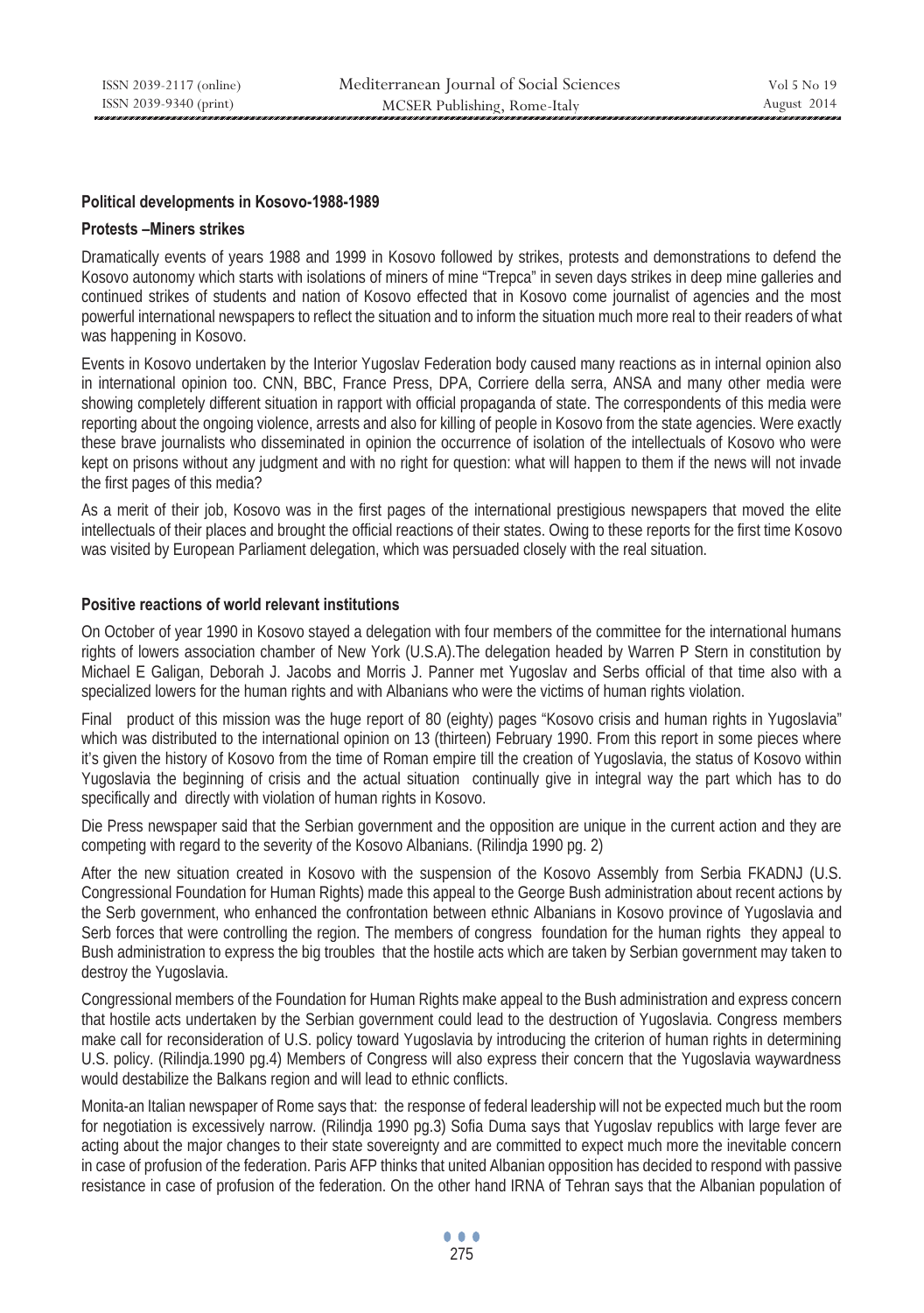| ISSN 2039-2117 (online) | Mediterranean Journal of Social Sciences | Vol 5 No 19 |
|-------------------------|------------------------------------------|-------------|
| ISSN 2039-9340 (print)  | MCSER Publishing, Rome-Italy             | August 2014 |

Kosovo has decided to offer guardian resistance, while Serbia will react more quickly to calls for strikes and warned that it will not tolerate interruption of production in the province. (Rilindia 1990 pg.4)

#### **Positive evolutions of the international mechanism**

At the Conference on the Human Dimension of the CSCE in Copenhagen in June 1990, the U.S. delegation chief, Max Kampelman said that " the violence is worrying in Yugoslavia", and advised the Yugoslavian government that Kosovo problems will not be solved without dialogue with Albanian democratic organizations.

U.S. Department on June 30, after expressing the grave concern about the created situation and tensions in Kosovo finds that the choice cannot be done with threats. U.S. Senator, Larry Pressler after hearing for declaring Kosovo an independent and democratic subject wrote a letter to U.S. Secretary of State James Baker and urged the U.S. government to find a way to provide support of independence act and strong democratic movement in Kosovo, and the possibility for self determination of Kosovo citizens. The first resolution that came before the House of Representatives is the U.S. Congress's resolution of November 1990, sponsored by Senator Alfonso D'Amato and Congressman Larry Pressler. This resolution in one manner "interrupts the continuity" of "thirteen resolutions before" (1986-1991), regarding the recognition of further SFRY.

Presler D'Amato-resolution raises new approach to the space of the former Yugoslavia. (Blerim Reka, Pristina 1995)

In the Resolution for Kosovo in five points are specified congressional conclusions about the situation in Kosovo.

First, it expressed gratitude to the Albanians for patience in this difficult period and also hailed their determination for solving problems peacefully and democratically.

Secondly it is required by the SR government of Serbia to join the peaceful and democratic dialogue with representatives of the Albanian community in Kosovo, including the LDK. The Belgrade government is invited to stop violence, intimidation, threats and use of force. (Glareva Fitim, 2004)

Third it is stated in the Resolution that "the president of Serbia (Milosevic) should abandon his disastrous policies. In resolution Milosevic is openly blamed for "ruining the conditions for peaceful and democratic elections in Kosovo, which will respect the rights of all citizens".

 Fourth "Yugoslav and Serbian government is invited to provide full autonomous status for the province of Kosovo and to restore the legitimacy of the government in Kosovo".

 Fifth "The U.S. head required from the highest level of the Yugoslav government of Congress to express concern because of the situation in the province." (Dielli-1992 p.2)

In 1992, to the House Representatives of the U.S. Congress appeared only a separate draft resolution on Kosovo, it was - 21 resolution sponsored by Congressman Tom Lantos. The requirement of this resolution was "Recognition of the Republic of Kosovo by the U.S. President". (Blerim Reka, Pristina 1995) The demand for "recognition of the Republic of Kosovo" was justified by the fact that Kosovo is defined as sovereign in the first National Liberation Conference, held on January 1, 1944, and the Constitutions of the SFRY in 1946 and 1974, as one of the constituents of the Yugoslav federation. Serbia destroyed the autonomy on March 23, 1989 without the consent of the people of Kosovo and the Kosovo Assembly on 2 July 1990 proclaimed Republic of Kosovo it has approved the Constitution of the Republic of Kosovo on 7 September 1990 based on the principle of self-determination, equality and sovereignty. This resolution sought to guarantee the rights and freedoms according to international standards, and relied on the principle that all peoples are entitled to completely free to decide their internal and external political status. (Blerim Reka, Pristina 1995)

### **Concretization of international pressure on Serbian hegemony**

On May 27, 1990 in Pristina a group of U.S. Congressmen Tom Lantos, Joseph Dio Guardi met with Ibrahim Rugova and other members of the party, the crowds were waiting, but even here the police violently dispersed them. In an interview given to the daily "Rilindja", U.S. Congressman Tom Lantos said "We will take care for Kosovo till the end ". (Ndreca Mikel, 2001) The visit of U.S. Congressmen from Belgrade was considered as a violation of sovereignty of Yugoslavia and Serbia. Another visit of U.S. senators who will point out the bloody purpose of Belgrade and the Milosevic regime will be the visit of Senator Robert Dole.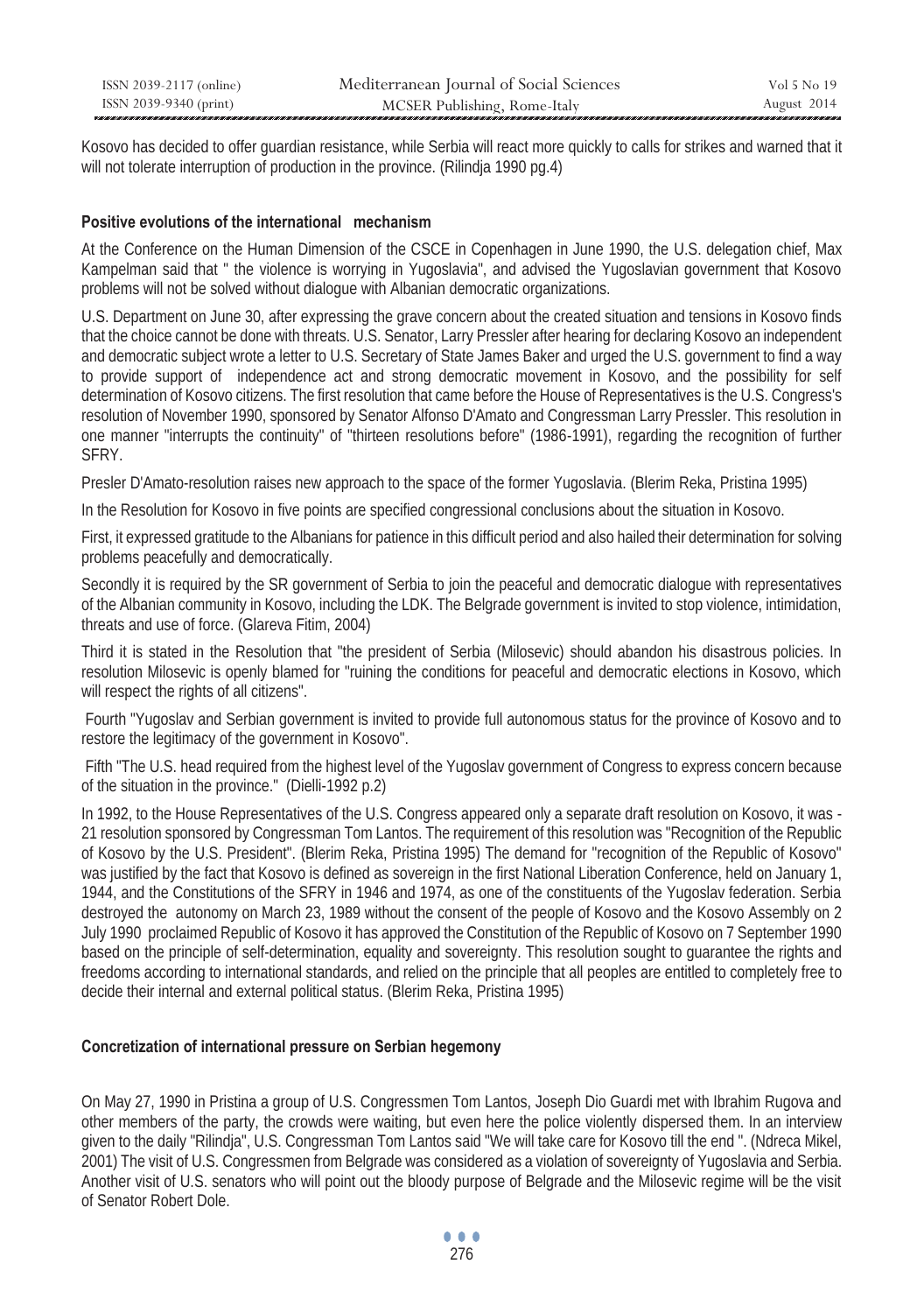| ISSN 2039-2117 (online) | Mediterranean Journal of Social Sciences | Vol 5 No 19 |
|-------------------------|------------------------------------------|-------------|
| ISSN 2039-9340 (print)  | MCSER Publishing, Rome-Italy             | August 2014 |

Senator was expected from a large crowd of people who found a kind of support from Americans, but this crowd was mistreated by Serbian police. In this case many participants were seriously injured and later they were imprisoned many of them with quick trial proceedings. Senators advised and warned the Albanian leaders to be more careful and to avoid Serb provocations.

The European Parliament in Strasbourg on 13 July 1990 adopted a resolution which condemns dissolution of the Assembly of Kosovo, Serbian government control over the media in Albanian and demanded immediate suspension of extraordinary measures in Kosovo.

European Parliamentarians urged that the1974 constitution should be respected , while the House of Representatives of the U.S. Congress approves a resolution on Kosovo and asked the Government of Kosovo to stop the violence, intimidation and use of force and to resolve political and economic crisis in province. In the content of the resolution was required:

1. Release of political prisoners since 1981

2. Decides to send in Kosovo the delegation and requests from the Yugoslav authorities to ensure free circulation,

3. Authorizes its president to forward this resolution to Commission, Council of Ministers the European Parliament also to the Serbian and Yugoslav governments.

4. Requires recognition of the legitimacy of parliament scattered from Serbia

5. Resumption of work for prohibited newspapers and Pristina Television this respecting the freedom of expression and the press, having accounted the eviction from Kosovo on 3 September 1990 of the members from the international federation for the human rights by Serbian authority. Interruption of killing, torture, arbitrary detention harassment of the Albanian political prisoners avoid the censure and back on duty all Albanian's who were suspended from march of year 1989. Requires form Serbian authority, to withdrawal the army and police forces from Kosovo.

## **Euro-Western press about the events in the former Yugoslavia - Kosovo**

Violent measures that were taken from the bodies of internal affairs of the Yugoslav Federation in Kosovo caused numerous reactions in domestic opinion as well as in the international. Various press agencies like BBC World, Frans Press Agency, DPA Agency, courier Della Sera, Frankfurter rundeshau, Allgemajne Frankfurter Zeitung and many others reacted immediately.

Most of the media will try to touch in the core of the problems that Kosovo was facing. Some of Austria's newspapers will bring information about new measures in Kosovo they will ascertain the removal of Kosovo's autonomy. The newspaper "Standard" means that "witnesses have reported that in Kosovo, Serbia has sent tanks and further added that a day before the Serbian Parliament approved emergency procedure law that the Albanian government in Kosovo is denied and replaced with Serbian representatives "(Rilindja 1990 p.3) This newspaper also publishes commentary titled "Serbia greets" stating that taking full power shows that Serbs in Kosovo have already agreed with the distribution of the Yugoslav Federation.

While the newspaper "Folkshtime" writes that the Serbian Parliament has decided to abolish the autonomous rights of Kosovo, because this region is occupied by the Belgrade military and police emergency situation over there.

BBC also says that under the new constitution that is being prepared in Serbia, the Kosovo Assembly will lose most of its current powers, all legislative power will pass in Serbian assembly. The Boston Globe about the situation in Kosovo in an article entitled "Kosovo democracy" among others will write that Kosovo is under the control of the Serbian police force which is used to extinguish the protests and that "in this province where Albanians make up 90 percent of the population, the state of emergency was implemented over a year ago " (Rilindja,1990, p.3). Chicago Tribune in an article entitled "The Last sickness of Yugoslavia will highlight that between stormy changes in Eastern Europe," Yugoslavia looks like a corpse that refuses to rot "(Rilindja, 1990, p.3). Without Slovenia, or perhaps even without the southern province of Kosovo, where Serbs still demonstrate their iron muscles, perhaps Yugoslavia could continue somehow, but her life would not last a minute with the emergence of Croatia. More than in any European country living together in Yugoslavia was imposed more strongly than with the consent of its people it did it to call a "seasonal state." In an article entitled how to control Kosovo from Frans Press Agency in its report assesses that Serbia has given serious punch to the province of Kosovo, which has enjoyed broad autonomy and that actually was the seventh Republic of Yugoslavia and here is seen the Albanian opposition clearly expressing the nervousness which adversely await the decision of Serbia. DPA Agency notes that Serbia has taken the final step in conflict with the Albanians of Kosovo and that this Serbian decision represents a reaction to declaration of Kosovo republic. However, it is uncertain how Serbia will check the province in her daily life and will give the apparent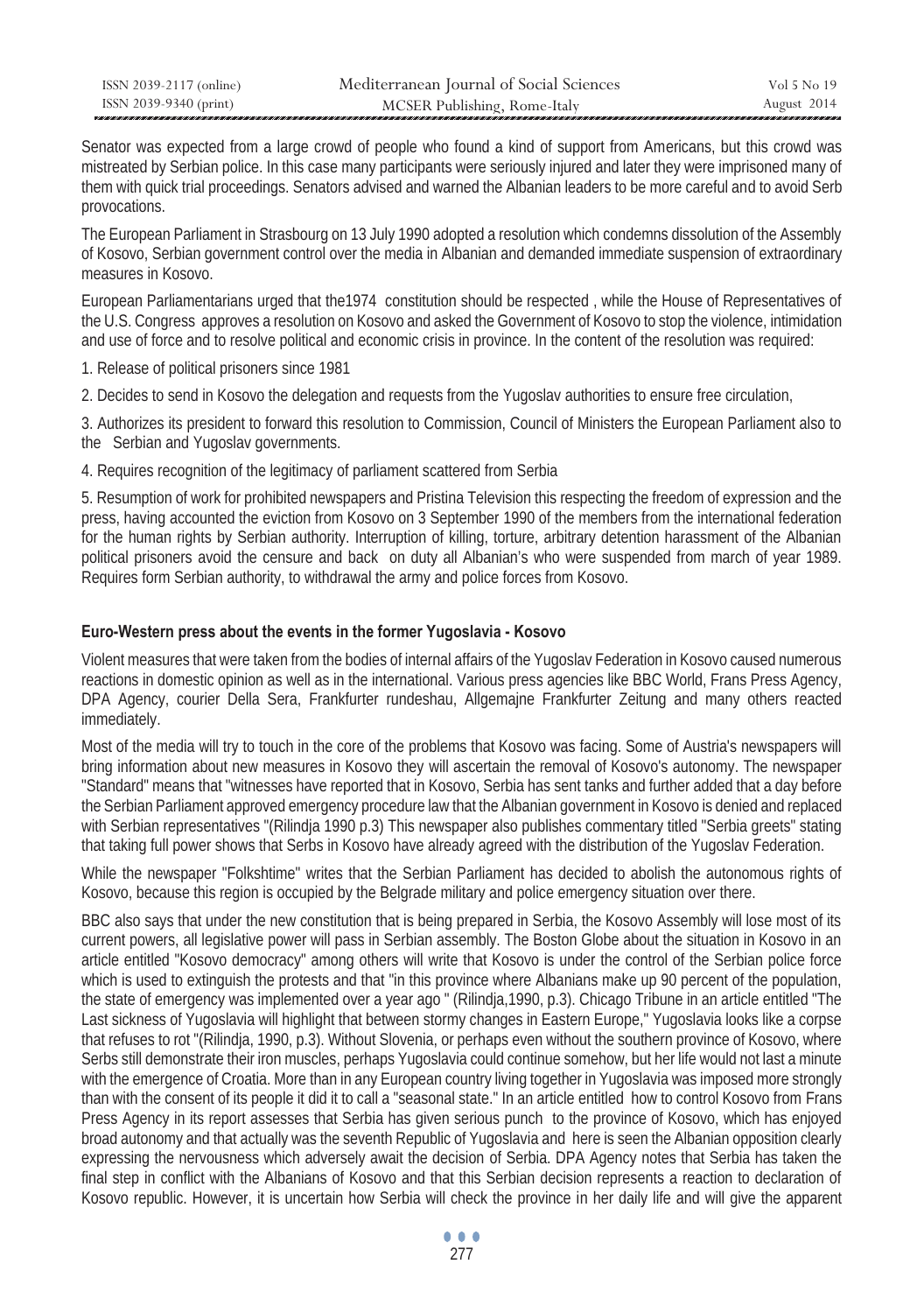| ISSN 2039-2117 (online) | Mediterranean Journal of Social Sciences | Vol 5 No 19 |
|-------------------------|------------------------------------------|-------------|
| ISSN 2039-9340 (print)  | MCSER Publishing, Rome-Italy             | August 2014 |

resistance of Kosovo Albanians. The Vienna "Presse" in a comment titled "The relative triumph" states that with the distribution of the assembly were disappointed aspirations of the people of Kosovo to independence.

Milan Journal "Corriere Della Serra" will clarify the decisions taken in the Federal Republic which differed from the Republic in Republic. In Serbia the decisions were taken as a victory, while in Croatia, Slovenia and Kosovo these decisions dealt with indignation. Rome newsletter called "Republic" will consider that the decision of Belgrade will contribute to an increase of the tensions while Slovenian and Croatian forces will use that in distribution of the Yugoslav Federation. (Bujku. 1990 p.9).

Washington Times estimates that increased tension and transnational political rejection even more will bring the perspective of a definitive distribution as the most unstable country in the Balkans "(Bujku. 1990 p.9). Rundschau Frankfurter wrote that if the disintegration of Yugoslavia happens, one of the biggest problems will be setting the borders between the present republics.

BBC will report that the Kosovo issue to the world will remain internal affair of Yugoslavia until it would endanger peace in the Balkans, which can easily happen. "Gjopn" wrote that in Slovenia is considered that the current measures taken in Kosovo because the political beliefs of the Provincial Assembly delegates are distributed unacceptable to Serbian officials. "(Mladina, 1990 p.24)

UPI about the situation in Kosovo will outline that Serbian government bodies will intend to bring to trial the perpetrators of the declaration of independence of Kosovo from Serbia. (Mladina, 1990 p.24)

The foreign press as Paris RFI (radio) will also mention two events that took place in 90th-to the declaration of autonomy of Serbs in Croatia in a mass rally and the second event was the announcement of the victims number who suffered in Kosovo and was presented as 28 from the Federal Parliament, while in reality this number was 90.

If this news will be exact and number 90 who suffered would be correct (and that was actually correct) then there is no reason that this event the journalistic standard language should call a massacre". (Rilindja 1990 p.3) In further explanation of this supposed event that Serbian police seems poorly led and that its members have done what they wanted or that the word is preparing a genocide against the Albanian population, against which they can do whatever they want or the word is for preparing provocations against the Albanian population with only an armed uprising would be a pretext for repression with wide dimensions will conclude RFI. (Rilindja 1990 p.4) Italian news agency "ANSA" informs that "Kosovo Albanians were massacred and thousands of young people have been killed, tortured and arrested". (Jakup Krasniqi, 2006 p.222)

German newspaper "Frankfurter Allgemeine Zeitung " in the article "Today Kosovo and then" wrote: "Most of the Albanian deputies in the Assembly of the Province were forced to vote for constitutional amendments. But it seems strange that as the Yugoslav Federation sees with cross-handed the repressive policy of Serbia. Apparently some republican leadership thought that: while Milosevic is busy with the occupation of Kosovo, their Republic will be in peace. This could be miscalculation. "(Jakup Krasniqi, 2006 p.223)

The newspaper "Vjesnik" wrote: "political game about Kosovo and empty promises that will be implemented immediately after taking power is experiencing its peak the paper concludes. In all this "chauvinistic program of Albanian leaders and its creators took place again, against the militia led out by children and mothers, they directed volley and stones against the Serbian and Montenegrin houses"

## **Short Reflection**

The period of the years 1988 - 1990, respectively political events in Kosovo that went through that period and wider in ex Yugoslavia, are reflected everywhere in the world mass media of the time. It remains important that most of them have reported objectively and with foresight putting under lentil the risk of the pressure coming from the collapse of the rights of Kosovo Albanians, and not only Kosovo Albanians, but also beyond. The years following , as the politics will develop would entitle all mass media and international institutions that went specifically against hegemonic and wild regime time, forcibly installed in the dome in undemocratic political way and military of the former Yugoslavia - unequivocally after the destruction of Yugoslavia-Serbia.

The role of print and electronic media is one of the most reflective powers for developments in subsequent and former - Yugoslavia and Kosovo. If politicians knew that they read messages of sincere lovers across multiple mass media peace institutes and other institutions of Kosovo the world today would talk about different successes, not only in Kosovo, but in all ex - Yugoslavia.